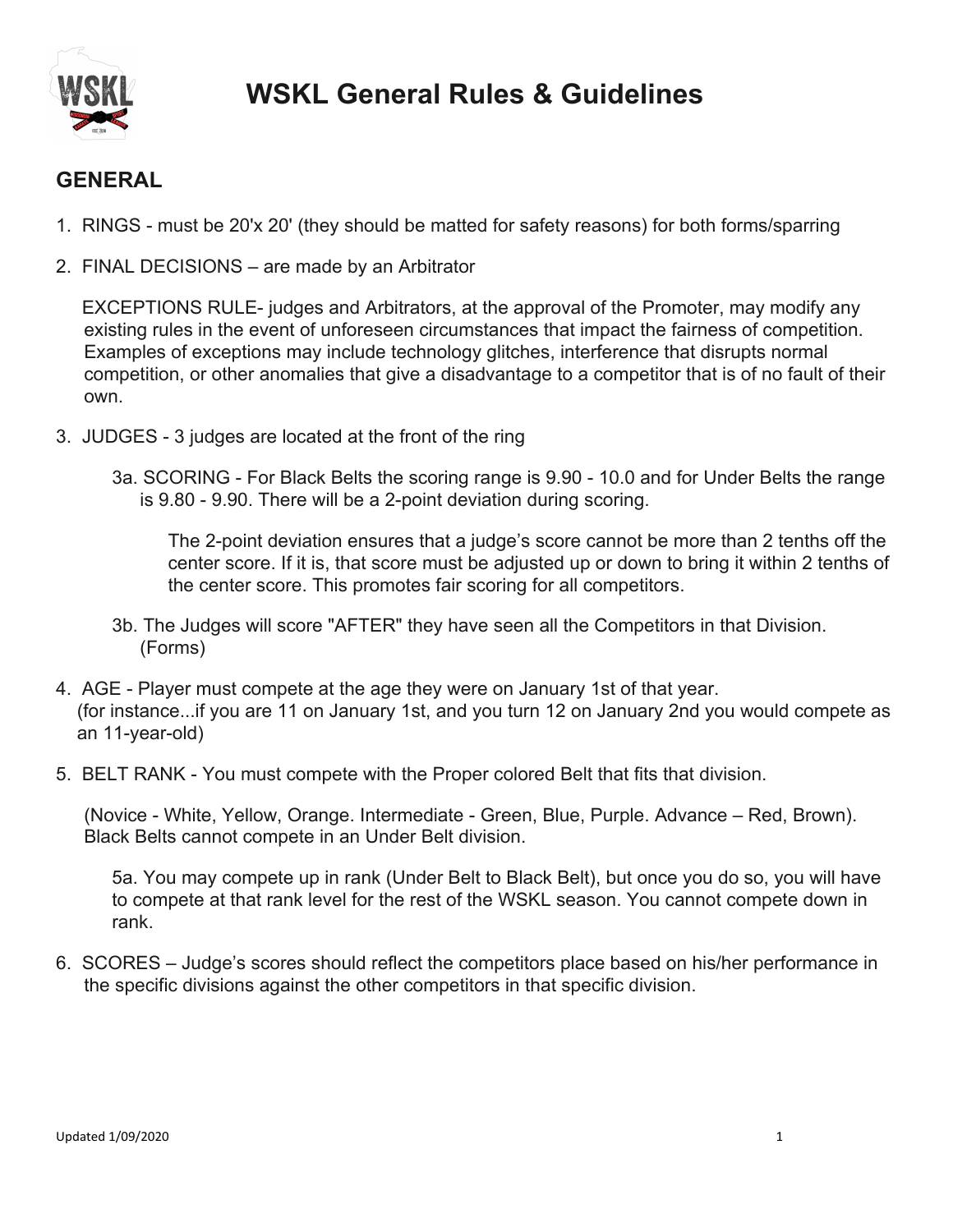

## **FORMS**

- 7. There is no time limit for forms.
	- 7a. Extreme/Musical you are only allowed music in the musical divisions
	- 7b. WEAPONS There are no Restarts if you drop your weapons! (Drop means when the weapon falls to the ground) The judges will deduct .05 off the score at the time of scoring. (The score should be no higher than a 9.95 for Black Belts and 9.85 for Under Belts if a drop occurred).
	- 7c. CREATIVE/CREATIVE WEAPONS there are NO inverted Ariel or gymnastics moves. You may spin more than 360 Degrees, butterfly or butterfly twist kicks or variation. Forwards rolls and splits are allowed. CANNOT DO - anything inverted, (inverted means when both feet and hips are above your head) This includes corks, Touch Down Rise etc.
	- 7d. JAPANESE FORMS no kicks above chest level. Must wear a martial arts uniform (Any Color) and Belt. (NO T-shirts allowed or fighting uniforms). BLACK BELT DIVISIONS ONLY!!!
	- 7e. KOREAN or AMERICAN STYLE- Must wear a martial arts uniform (Any color) and Belt. (No T-shirts allowed or fighting uniforms). You are allowed to kick as high as you able too. BLACK BELTS ONLY!!!
	- 7f. TRADITIONAL FORMS There is no limit for the number of yells in traditional forms.
	- 7g. UNDER BELT TRADITIONAL- It may be any school traditional form. Same for Traditional weapons. Except no releases for weapons.
	- 7h. TRADITIONAL WEAPONS Same as Traditional forms (7d., 7e.) no releases for Under Belts and Black Belts!
	- 7i. TEAM FORMS Under Belt teams cannot have Black Belts on the team. However, Black Belt team are allowed to have Under Belts on their team.
- 8. ORDER OF COMPETITORS The order for each Division will be decided by a random draw. Either by a computer system like Uventex or You may also use cards or chips. In the case of cards or chips the highest would go last and the lowest member would go first.
- 9. RESTARTS There are no restarts, except for novice competitors. No restarts are allowed for Intermediate – Black Belt.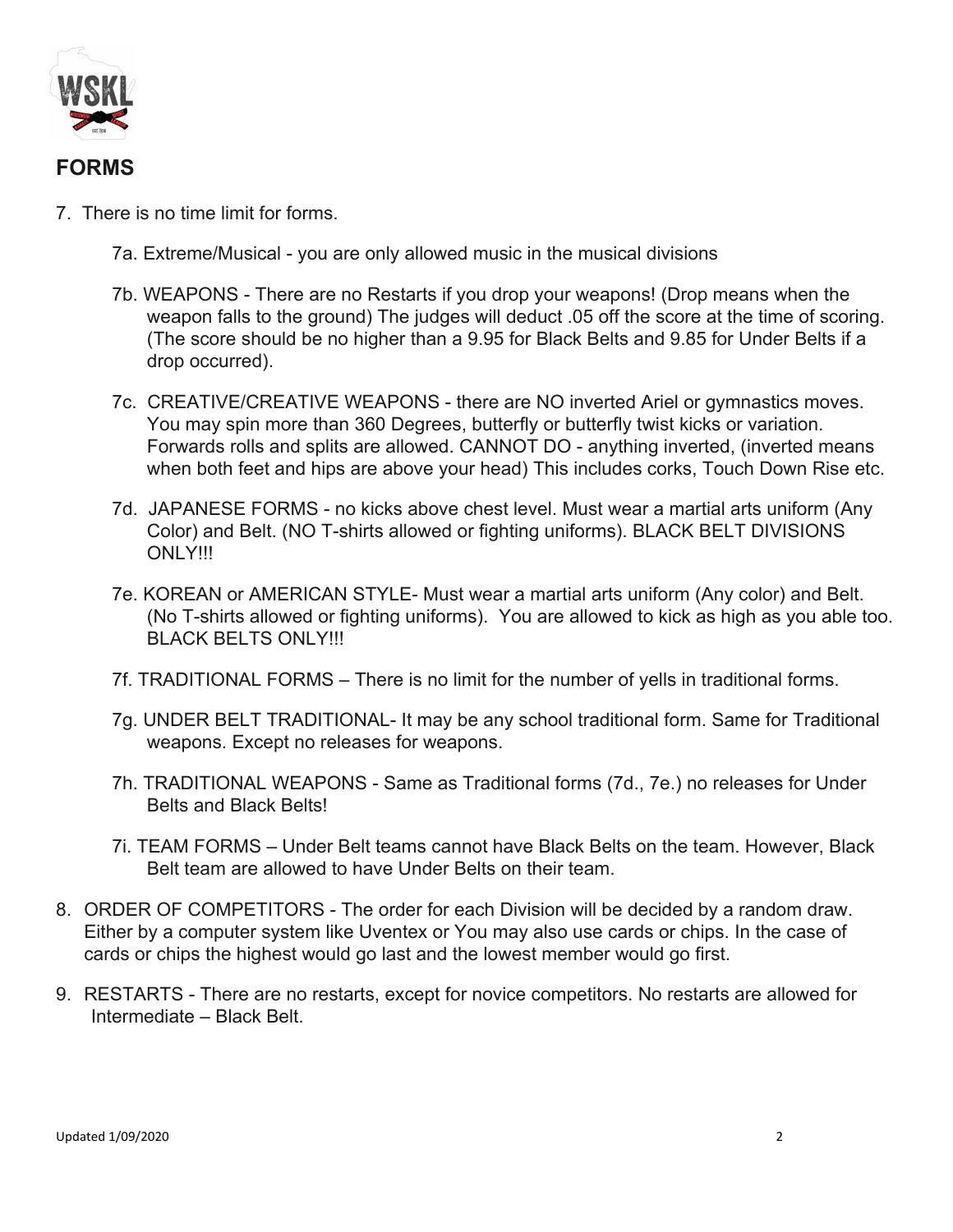

10. MUSIC PLAYERS - The Competitors will need to bring their own music player unless Promoter

provides them. (ask Promoter)

11. SPLITTING DIVISIONS - judges may split divisions at 8 -12 competitors. (Judge's discretion).

## **POINT SPARRING**

- 12. JUDGES There must be 3 Judges. 1 Center judge, and 2 side judges.
- 13. SAFETY EQUIPMENT- Mouthpiece, groin cup (males), hand, foot (ring stars can be used), and headgear are required. It is recommended for all 17 and Under fighters to wear a face shield and chest protector. If a competitor wears glasses then they must have a face shield. Cups "CANNOT" be worn outside of the uniform. (NO OPEN FINGERED GLOVES/MMA STYLE).
- 14. TIME LIMIT- 2 Minutes for each match. In case of a tie the first point wins. (Sudden death).
- 15. TIME OUTS Each player is granted 1 ten second timeout per match. The time out can only be called when there's a break. Coaches can call time-outs.
- 16. SCORING Points are awarded by a majority vote from the Judges. Points are awarded as followed- 1 point for any punch or kick to the body, 1 point for a punch to the head, 2 points for a kick to the head, & 3 points for any spin or cartwheel kick to the head. A jump spin kick to the body is worth 2 points. NO GROIN KICKS, SPINNING BACK FISTS, OR GROUND FIGHTING ALLOWED.
	- 16a. NO EXCESSIVE FACE CONTACT! If one or both fighters are punching excessively and or disrespectful, they are eligible for DQ. (Judge's discretion)
	- 16b. INFRACTIONS The order is as follows: Verbal Warning, Official Warning, -1 point, **Disqualification**
- 17. SCORING AREAS you can score to the Head (this includes the back of the head), Chest, Abdomen & Kidneys
- 18. NUMBER OF POINTS TO WIN- The player with the most points after 2 minutes or has a 10-point spread will be the winner. (They only have to win by 1 point) However in grands, you must win by 2 points.